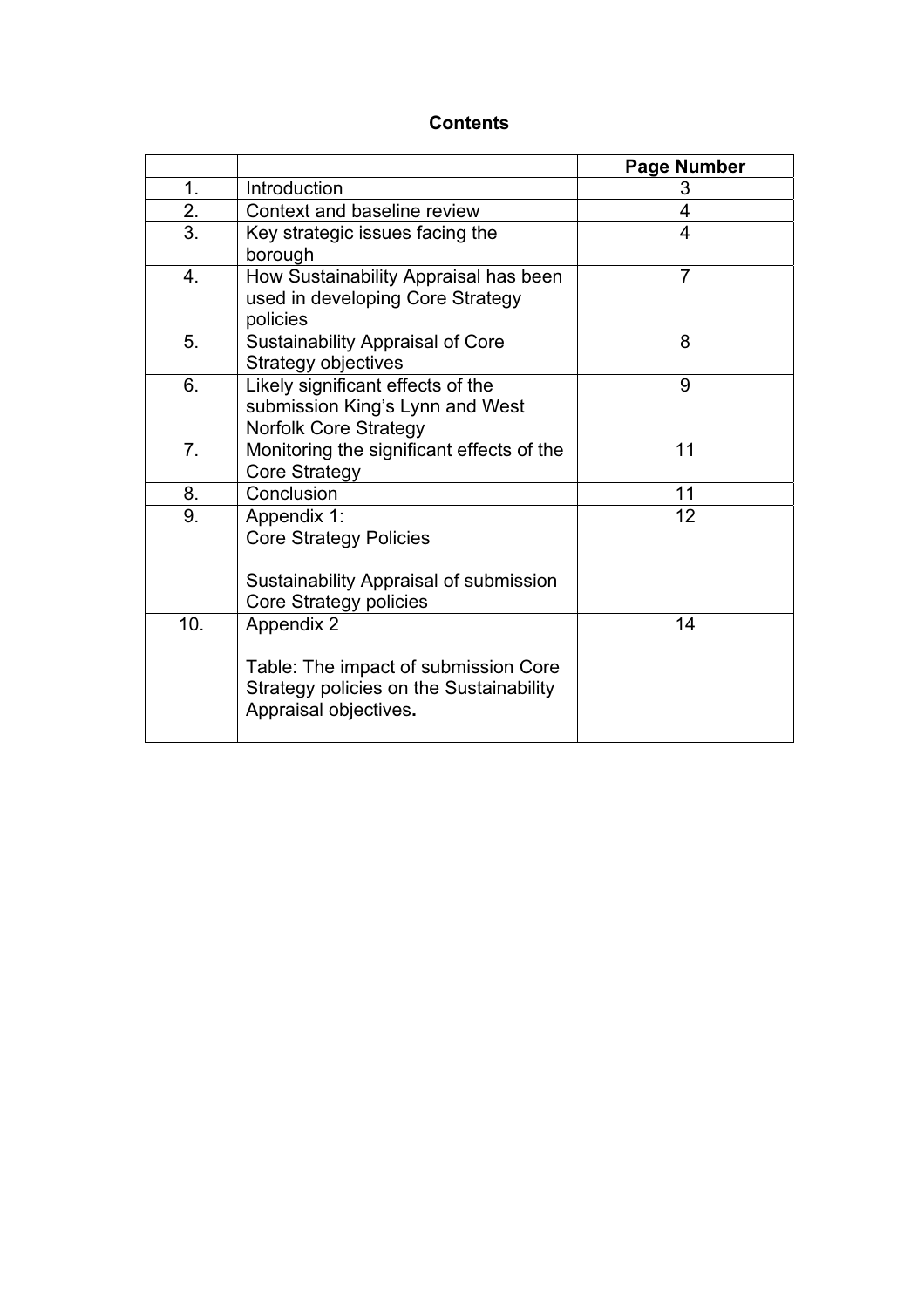# **1. Introduction**

1.1 Sustainability Appraisal looks at the impacts which the Core Strategy policies, plans and proposals will make in terms of impact on the environment, economy and social issues in the Borough. Where necessary it makes recommendations for improvement by suggesting ways to mitigate or compensate for possible adverse effects or suggests that an approach would have detrimental impact and therefore should be discarded.

1.2 The Sustainability Appraisal process goes through 4 main phases. Firstly the main issues of the area are identified. For example the strengths, weaknesses and opportunities in the area. Possible answers to these issues are then explored through the next stage which is when objectives or policies are explored. These policies look at how issues can be overcome or mitigated for and how opportunities can be met.

The policies are then analysed in the next phase of the process to see which options are the most sustainable and provide the most gain and then the last phase scores the most favourable policy against a series of Sustainability Appraisal objectives. These scores will serve to show whether the policy has a positive negative or mixed effect on these objectives.

1.3 The purpose of the Sustainability Appraisal is to:

- Identify environmental, social and economic issues that impact on the Core Strategy and Local Development Framework process.
- Assess the environmental, social and economic qualities of the Borough and how these are changing
- Evaluate the significant positive and negative effects of the Core Strategy policies.
- Document how the Sustainability Appraisal has been used in the development of Core Strategy policies.

1.4 This report is the third stage in the Sustainability Appraisal process for the submission Core Strategy of the King's Lynn and West Norfolk Local Development Framework.

This report has been preceded by a Sustainability Appraisal Scoping report published in 2005 and the Sustainability Appraisal report for the Preferred Options paper published in 2006. This was subject to written consultation with the four main statutory bodies (English Nature, The Countryside Agency, Environment Agency and English Heritage) prior to publication. The recommendations from previous Sustainability Appraisal reports along with further evidence gathering have enabled continuous refinement of approaches to ensure sustainable and appropriate approaches.

1.5 Following the Preferred Options paper consultation in October to November 2006 and then subsequently the public consultation on the Regulation 25 document form February to April 2009, work commenced on analysing the representations received and drafting policies for the submission Core Strategy. From April 2009 to November 2009 the draft proposed submission document underwent Sustainability Appraisal. This time the Sustainability Appraisal focused on strategic policies and those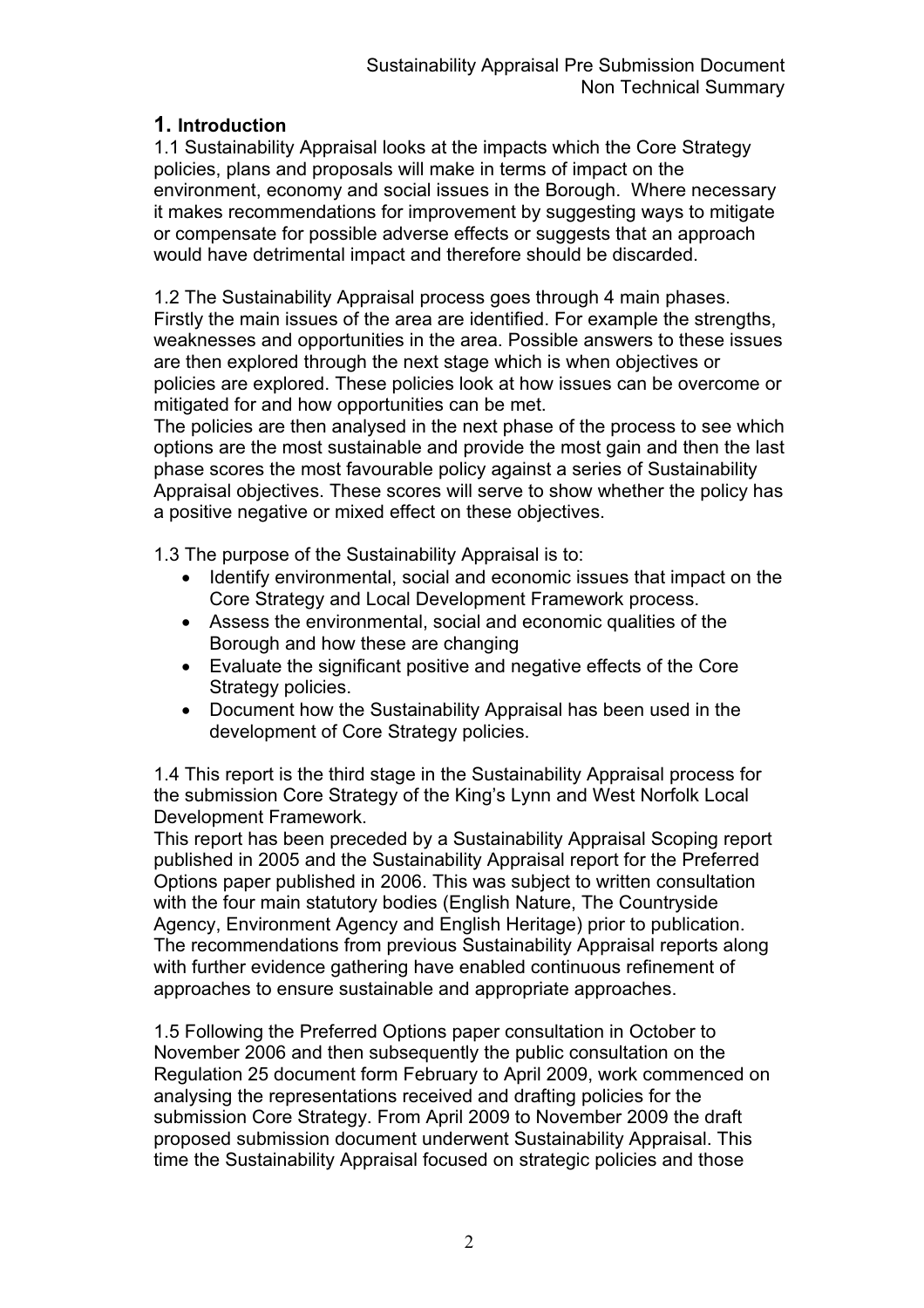policies that were new or significantly different to the Preferred Options policies.

1.6 The Scoping report for the Issues and Options paper was undertaken internally, the Sustainability Appraisal for the Issues and Options Paper and the Preferred Options was undertaken by Land Use Consultants. This Sustainability report for the Submission Core Strategy document has been undertaken by planners in the Planning Policy Team as this would integrate it into plan preparation and inform policies as they developed.

1.7 This Sustainability Appraisal Report will be published alongside the submission Core Strategy and the responses from that consultation will inform the final report.

### **2.0 Context and baseline review**

2.1 An important part of the Sustainability Appraisal process involves assessing other plans, policies, programmes, strategies and projects that would have some influence on the Core Strategy and the Sustainability Appraisal process.

International, national, regional, and local level plans and strategies were scoped covering the Sustainability Appraisal categories of social, environmental and economic documents.

The exercise identified issues, opportunities and challenges that need to be addressed. It also helped to identify social, environmental and economic objectives that need to be reflected in the Sustainability Appraisal framework.

2.2 Analysis of the baseline data and feedback from sessions with Council staff and stakeholders helped to identify the areas local characteristics and identified key issues for the Borough.

2.3 The main sustainability issues are summarised below.

# **3.0 Key strategic issues facing the Borough**

### **3.1 Environment**

- Impending climate change and issues associated with it.
- $\bullet$  Much of the Borough is low-lying, meaning that it may be at risk of flooding. Coastal locations are particularly at risk.
- There is a potential lack of water resources due to over abstraction, and climate change leading to decreased water availability.
- The Borough is renowned for its wildlife, geology and natural resources, which should be protected from any negative impacts of development.
- Loss and disturbance to fragile habitats and species susceptible to climate change.
- The Borough has a large number of designated sites protecting sensitive habitats and species.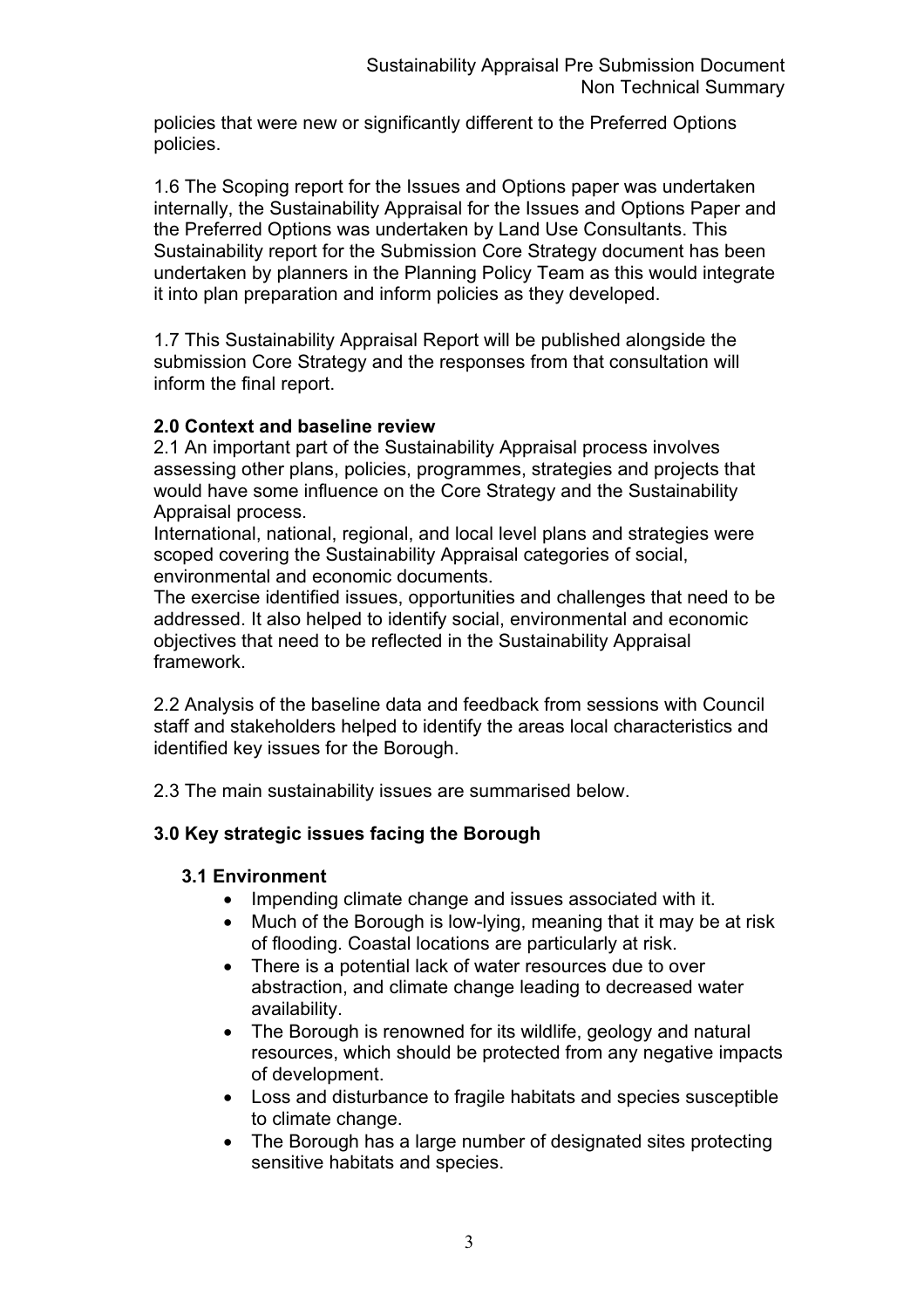- The Borough contains part of the Norfolk Coast Area of Outstanding Natural Beauty, which will require protection.
- The Borough has over 100 Scheduled Ancient Monuments, around 2000 Listed Buildings, 5 Historic Parks and Gardens and buildings and landscapes with cultural value.
- Greenhouse gas emissions from the Borough are contributing to climate change, and are higher than the national average.
- Air Quality targets are unlikely to be met for nitrogen dioxide and PM10.
- Government targets for a reduction in energy demands is rising therefore obtaining energy from renewable energy sources is needed as well as improving efficiency improvements in buildings.
- Increasing levels of household (and municipal) waste produced.
- Increased impact of traffic on town centres and rural areas.
- High percentage of journeys to work undertaken by car.
- Still high percentage of homes not energy efficient.
- Pressures of visual intrusion of some renewable technologies in the landscape.
- Water supply, management and drainage problems.
- Lack of surveys prior to planning decisions.
- Some SSSI's not in 'favourable' condition.
- Local areas of biodiversity and geodiversity which have no statutory protection susceptible to impact of development.
- High number of vacant dwellings.
- Areas of poor quality environment in urban areas.
- Threatened landscape character.

# **3.2 Social**

- Unsustainable transport patterns as a result of dispersed populations.
- Low skills base in the Borough under national average for GCSE's and A levels.
- There are higher proportions of people living with limiting long term illnesses in the Borough than the national, regional or county averages.
- The difference in life expectancy between the best and worst wards in the Borough is over 10 years, representing significant health inequalities.
- The Borough has an ageing population. This places demands on the health/care sector and means a shortage of residents of working age.
- Lack of facilities for young people. This leads to younger people leaving the area and not returning.
- The Borough has been identified as an area of high deprivation; three of the eight wards in King's Lynn are in the most deprived 10% in England.
- There is a low proportion of affordable housing developed in the Borough as well as a poor mix of housing types and sizes.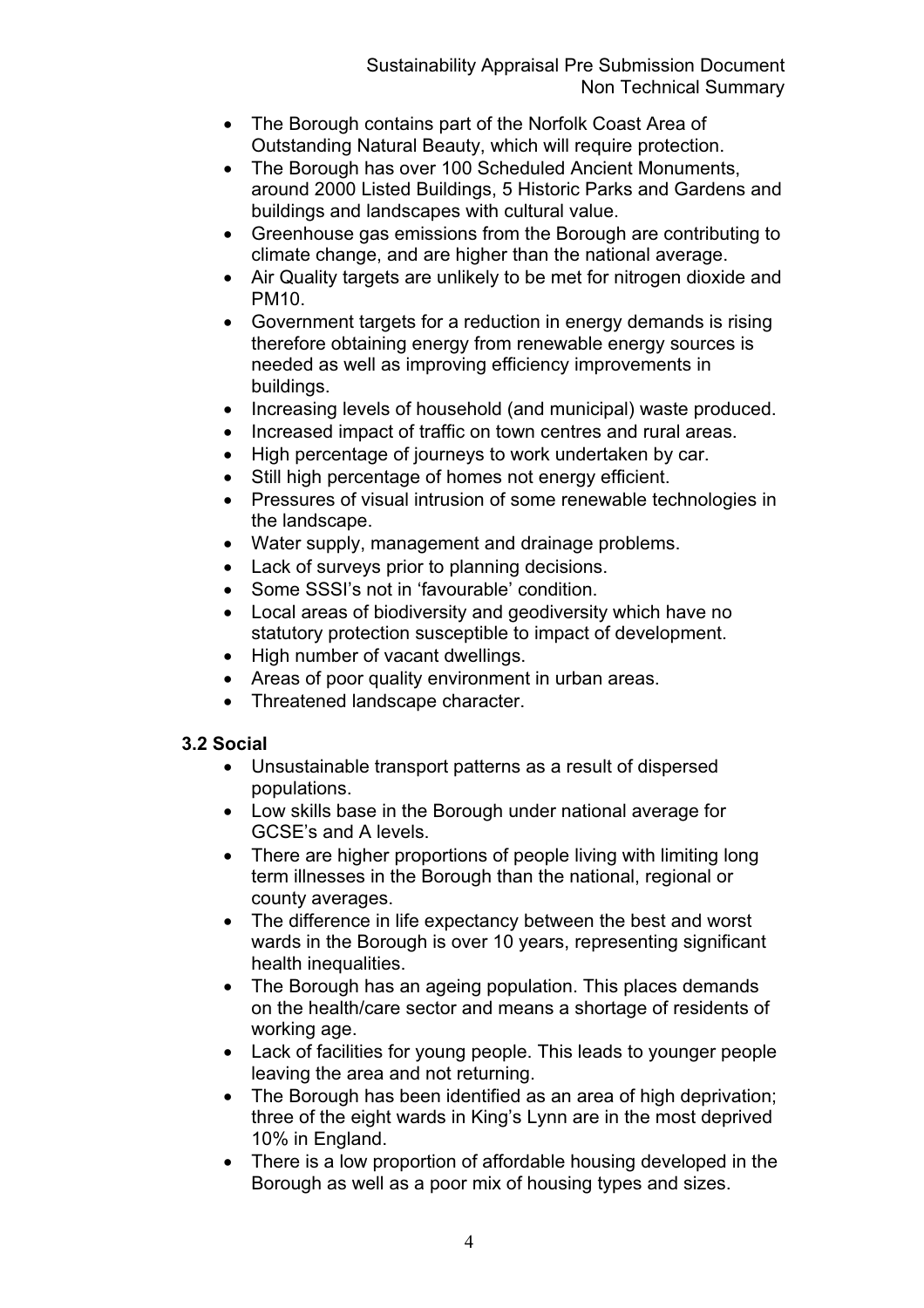- Impact of communities particularly on the coast from 'second homes'.
- Hunstanton, and other coastal locations, have significant retired populations, which creates an imbalance in the age structure.
- The isolated rural nature of parts of the Borough leads to inaccessibility of essential services and facilities.
- Increasing rural populations are increasing demand for housing and service provision in the countryside.
- Withdrawal of village services.
- Low proportion of journeys to work on foot or by cycle.
- Lack of courses and access to educational classes in rural areas of the Borough.
- High perception of crime.
- Poor access to public transport.
- Poor Broadband coverage.
- Shortage of local services such as surgeries, schools, post offices, village shops and local leisure facilities.
- Insufficient infrastructure and facilities to support new housing development.
- Low average earnings.
- High average property price to income ratio.
- Lack of community spirit in some wards.
- Low electoral turnout in local authority elections.
- Low number of Parish Plans.

# **3.3 Economy**

- Attracting and retaining key workers in the Borough.
- There is a high level of employment in agriculture and manufacturing in the Borough, compared with other districts in Norfolk, and Britain in general, reflecting the focus on low-skilled employment sectors.
- Average earnings in the Borough are lower than both the national and regional averages.
- King's Lynn is under performing in terms of services, the economy, housing and tourism given its role as a significant centre.
- Some areas of King's Lynn town centre appear uncared for and unsafe.
- An increase in residential development in Downham Market has led to the town outgrowing its compact market town characteristics and facilities.
- Downham Market has suffered from a number of years of underinvestment, and is in need of improvement of its visual amenity and regeneration of the economy.
- Downham Market is used as a dormitory town due to location on the main line to Cambridge and London. This leads to under spending in the town and lower community spirit.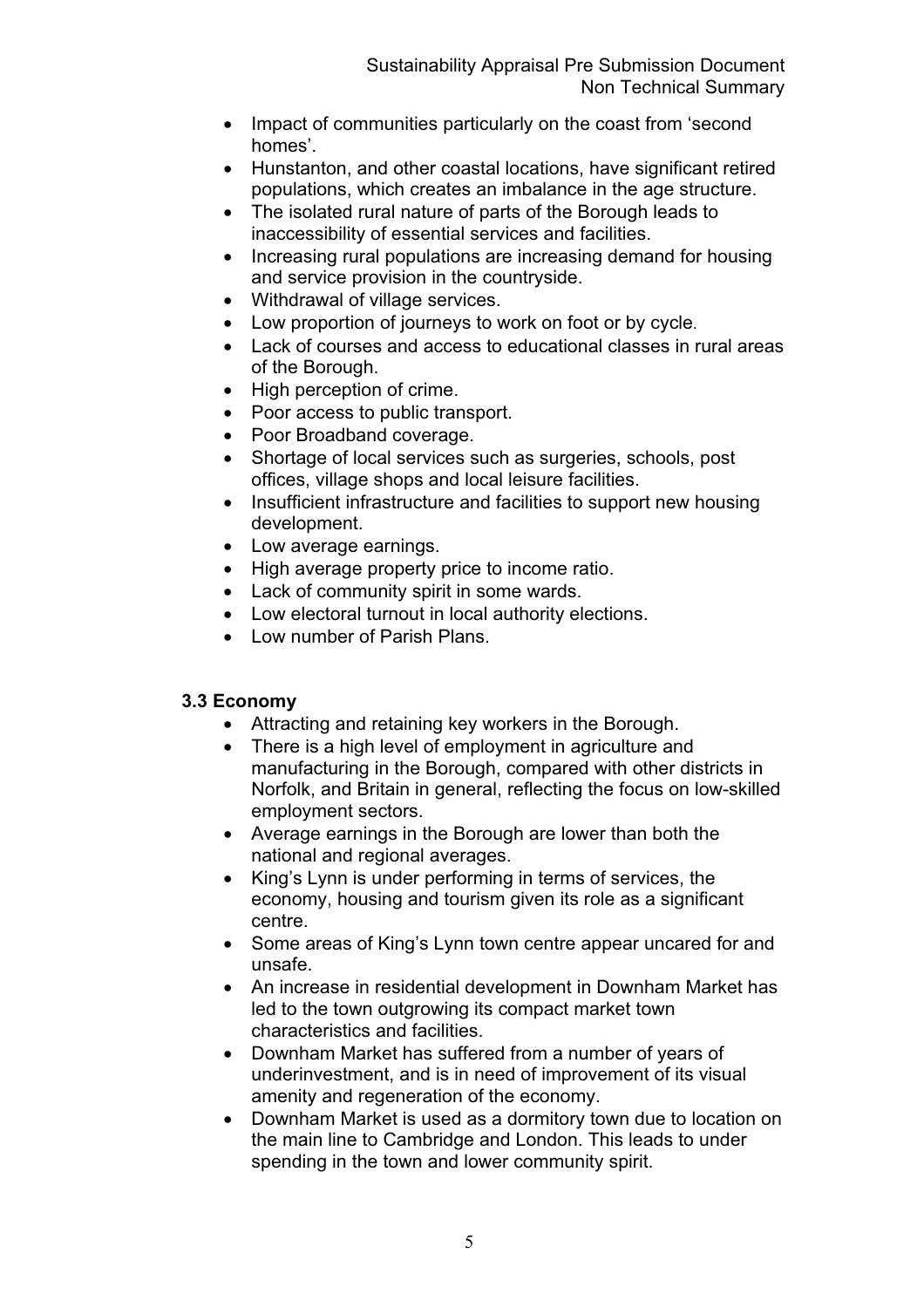- The seasonal nature of visitors to Hunstanton and other coastal locations lead to variations in population and demands on local services.
- The role of Hunstanton and other coastal locations as seaside resorts means there is large seasonal variation in employment opportunities and income in the town.
- Changes in farming needs and practice mean that agricultural diversification is needed.
- Loss of high quality agricultural land.
- Poor perception of the King's Lynn area.
- Lack of serviced employment land in the right locations to meet the needs of local business and inward investment.
- $\bullet$  Low business formation and survival rate.
- Number employed in tourism is low given the relative importance of the Borough.
- Lack of cultural and quality night time economy.
- Poor transport links.
- Lack of investment.

### **4.0 How Sustainability Appraisal has been used in developing Core Strategy policies**

4.1 Sustainability Appraisal has proved to be very useful in terms of shaping policies in the Core Strategy. It has helped to identify social, economic and environmental issues in the Borough and helped to shape solutions, compare options and discard options which are unsustainable and lead to detrimental impacts.

This meant that during formation of the policies, potential adverse impacts could be lessened by appropriate mitigation or a change in policy or policy wording and positive impacts could be maximised. The Sustainability Appraisal also explored the impacts of the 'Do Nothing' approach and to show what sort of impact this would have on the policies and whether this was a realistic option.

4.2 Sustainability Appraisal also helped to identify areas of the Core Strategy which needs to be monitored and where policies need to be strengthened. This has meant that certain subjects such as heritage and culture which have previously not had a strong presence in the document now have been highlighted as issues which need to be resolved and safeguarded in the policies.

 4.3 In developing policies for the Core Strategy, Sustainability Appraisal was used in conjunction with responses to consultation (written and questionnaire) and workshops which included Parish Councils, District Councillors, officers, stakeholders and interested members of the public. Local regional and national strategies were also incorporated into policy formation.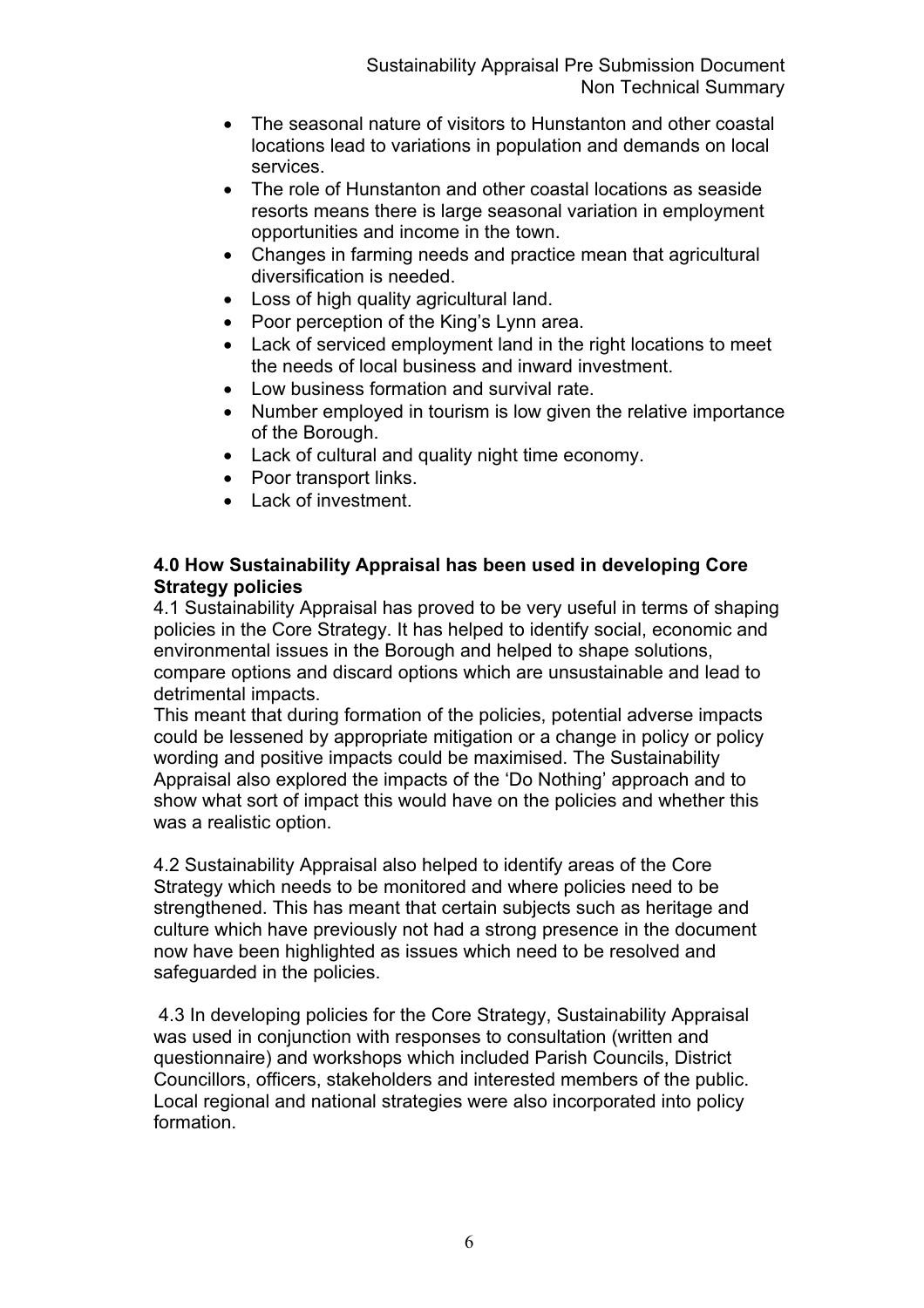# **5.0 Sustainability Appraisal of Core Strategy objectives**

5.1 The Scoping Report contains sustainability objectives and indicators which establish the framework to appraise the Core Strategy policies. These objectives were developed by consultants during the last Sustainability Appraisal for the Preffered Options Paper. The objectives were used in order to provide a robust and objective method of assessing the Core Strategy policy areas. The objectives cover social, economic and environmental issues of sustainability.

5.2 In total, there are 20 objectives to deliver this vision:

5.3 Minimise the irreversible loss of undeveloped land and productive agricultural holdings.

2. Minimise waste and reduce the use of non-renewable energy sources.

3. Limit water consumption to levels supportable by natural processes and storage systems.

4. Avoid damage to designated sites and protected species.

5. Maintain and enhance the range and viability of characteristic habitats and species.

6. Avoid damage to protected sites and historic buildings.

7. Maintain and enhance the diversity and distinctiveness of landscape and townscape character.

8. Create places, spaces and buildings that work well, wear well and look good.

9. Reduce emissions of greenhouse gasses and other pollutants (including air, water, soil, noise, vibration and light).

10. Minimise waste production and support the recycling of waste products. 11. Limit or reduce vulnerability to the effects of climate change (including flooding).

12. Maintain and enhance human health.

13. Reduce and prevent crime, and reduce the fear of crime.

14. Improve the quantity and quality of publicly accessible open space.

15. Improve the quality, range and accessibility of services and facilities

(e.g. health, transport, education, training, leisure opportunities).

16. Redress inequalities related to age, gender, disability, race, faith, location and income.

17. Ensure all groups have access to decent, appropriate and affordable housing.

18. Encourage and enable the active involvement of local people in community activities.

19. Help people gain access to satisfying work appropriate to their skills, potential and place of residence.

20. Improve the efficiency, competitiveness and adaptability of the local economy.

5.4 The Core Strategy objectives were assessed against the Sustainability Appraisal objectives to show their compatibility with the principles of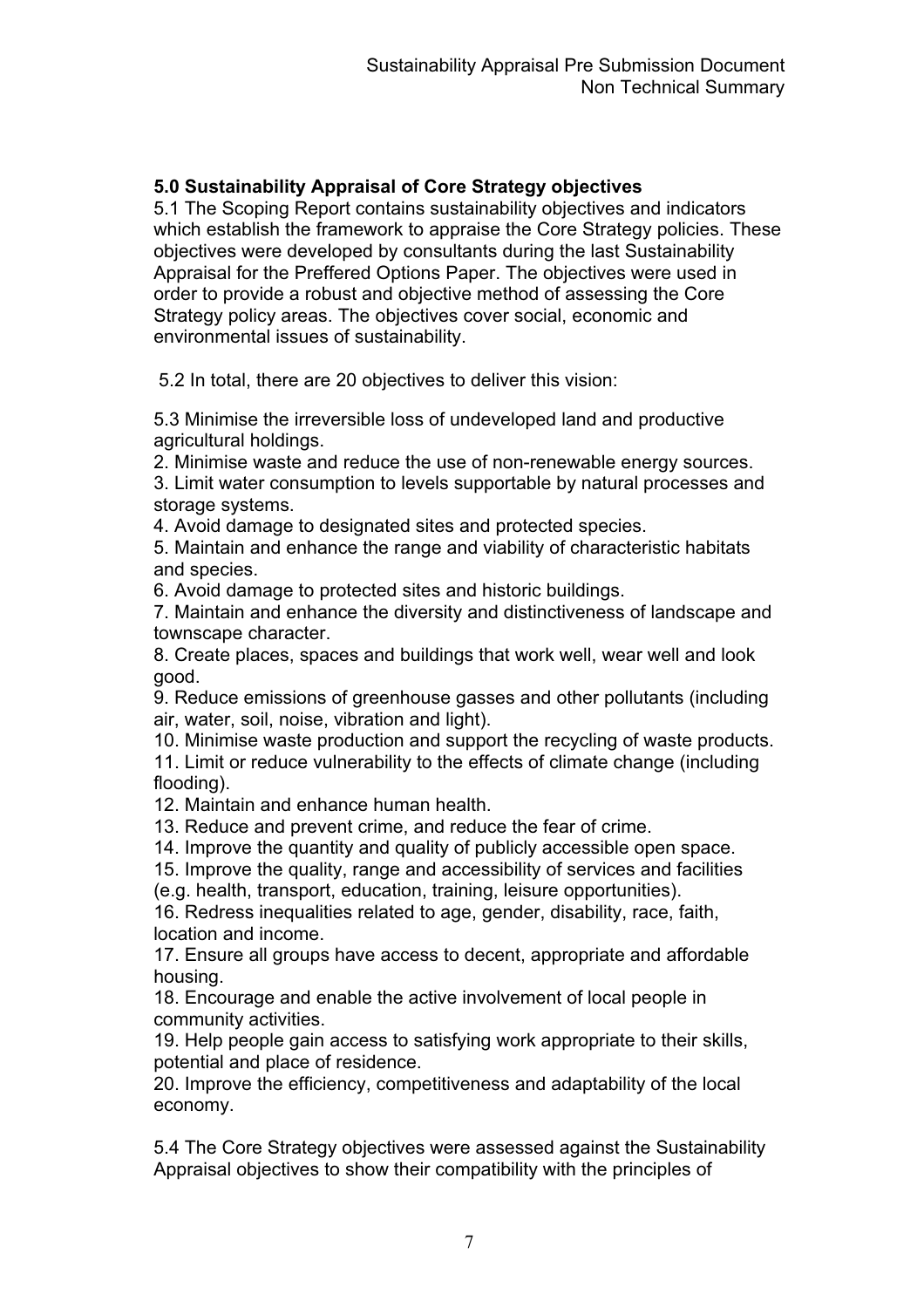sustainable development which helped to inform discussion on the objectives.

5.5 The main areas of possible conflict are between the sustainability objectives relating to the environment and the Core Strategy objectives relating to housing and development, growth of some of the villages, development and increase of services and facilities in the coastal area of the Borough and direct and indirect impacts on our landscape, heritage, biodiversity and geodiversity.

These conflicts have been minimised by implementing mitigation and compensation where no alternatives can be found. For example by looking to develop in areas previously developed, avoiding areas of greatest risk to flooding and by introducing green infrastructure into new development to encourage biodiversity.

### **6.0 Likely significant effects of the submission King's Lynn and West Norfolk Core Strategy**

6.1 Significant positive impacts as a result of the submission Core Strategy policies have been identified through the Sustainability Appraisal. In terms of environmental objectives, positive impacts can be seen by adapting to the threats of climate change, protecting and enhancing heritage, biodiversity and geodiversity assets in the Borough, minimising the loss of Greenfield land, enhancement of landscape and townscape character, responding to issues of flood risk, and promotion of sustainable design and energy efficiency which will reduce emissions and create a healthier environment in the Borough.

6.2 In regards to the economy, several significant positive impacts as a result of the Core Strategy policies have been identified. These include provision of employment opportunities, increase of affordable housing, and improving the efficiency, competitiveness and adaptability of the local economy.

6.3 Significant social positive impacts of the polices include improving access to work, services and facilities, supporting residents to acquire skills to improve chances of finding suitable employment, increase of the quality, quantity and accessibility of services and facilities, creation of spaces, places and buildings which work well, reducing crime and the fear of crime and the provision of public open space.

6.4 All of these outcomes will have a positive impact on the perception of the Borough and will ensure that residents and people who work and visit the area enjoy what it has to offer.

 6.5 There will be some impacts felt in the short to medium term whilst development and projects take place. In the long term there will be increased employment facilities, areas of regeneration and more sustainable developments where people have better access to services and facilities.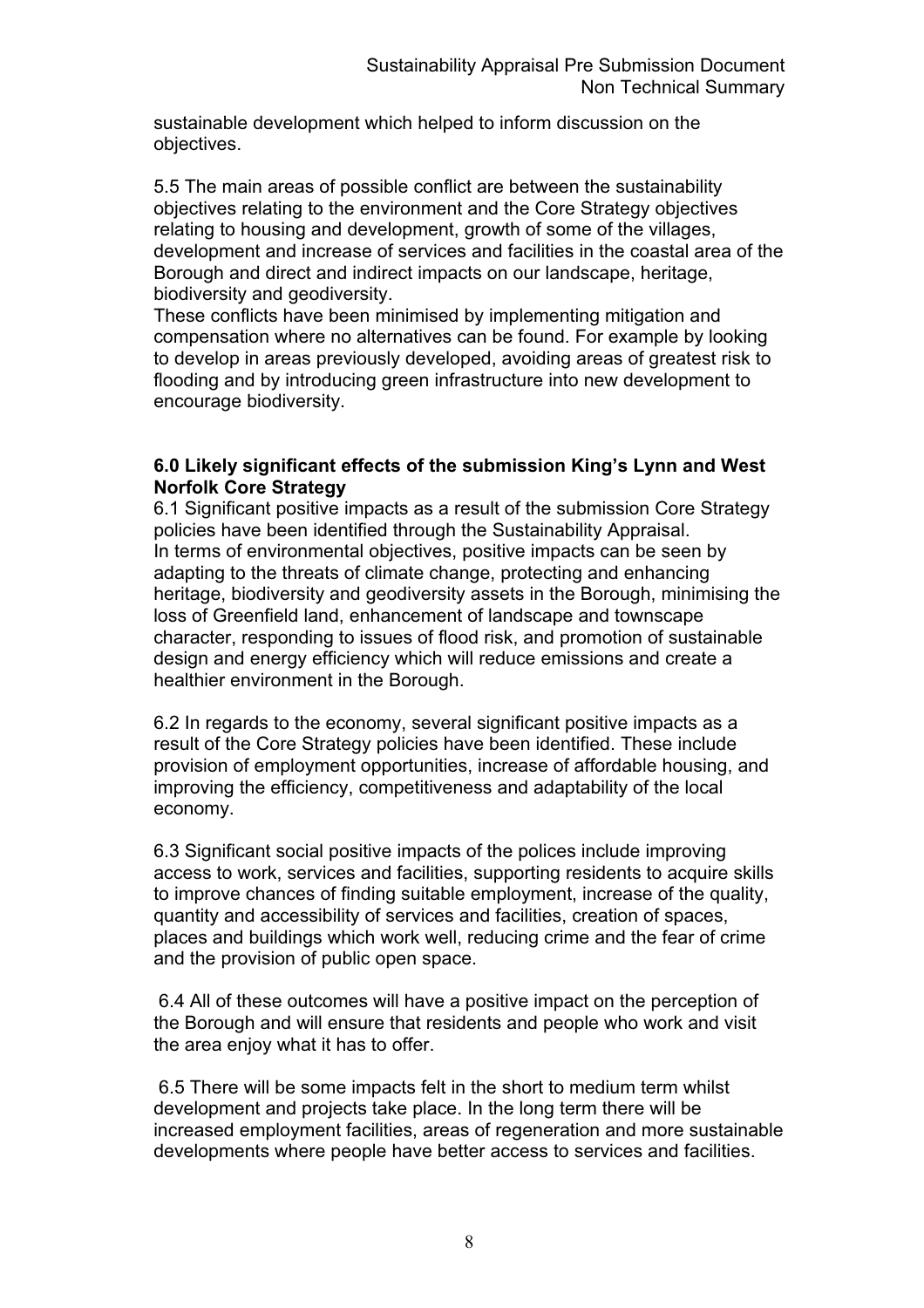6.6 There are some potential negative impacts which could occur as a result of the Core Strategy polices. Growth is needed in the Borough in order to create a healthier economy and provide more opportunities and benefits to residents and visitors in the Borough. Although this growth is needed, there may be impacts, for example impact of increased development on the landscape, impact of development on historic, biodiversity and geodiversity sites and loss of land and development to the sea. An increase in population will mean an increase in pollution, waste, loss of land and higher usage of energy.

6.7 Most significant negative effects are mitigated for by other polices in the Core Strategy. Some polices work together to have synergistic beneficial effects for example by locating development in sustainable locations will reduce the use of the private car and provide better access to services and facilities.

6.8 Impacts however are not certain and the Council will work with service providers and partners to deliver solutions and to mitigate and monitor effects. Further mitigation and possible solutions to these impacts are explored in the full Sustainability Appraisal which accompanies this Non Technical Summary.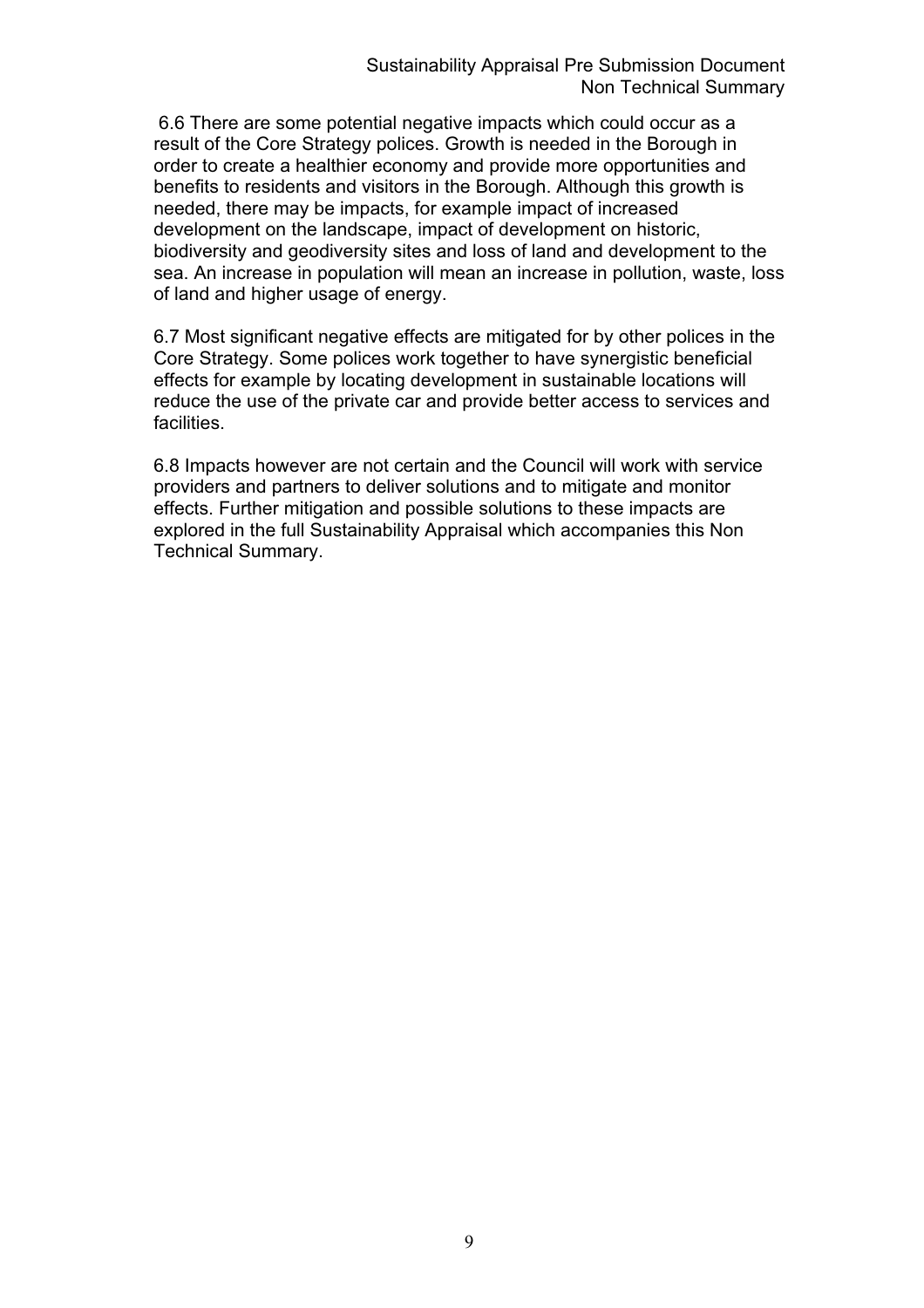# **7.0 Monitoring the significant effects of the Core Strategy**

7.1 A monitoring framework will sit in the Council's Annual Monitoring Report in addition to national core indicators to monitor likely significant effects of the Core Strategy every year.

### **8.0 Conclusion**

8.1 Through the process of Sustainability Appraisal the majority of the Core Strategy polices are likely to have a positive impact on the Sustainability Appraisal objectives. There are a couple of policies that will have a negligible effect and one policy that will have a negative effect on the Sustainability Appraisal objective of limiting the loss of Greenfield land. This is due to the high levels of growth envisioned and needed in the Borough. However the plan does stipulate that brownfield land will be targeted first for development and that development will need to be in sustainable locations with good access to services and facilities. Therefore this can be mitigated to some extent.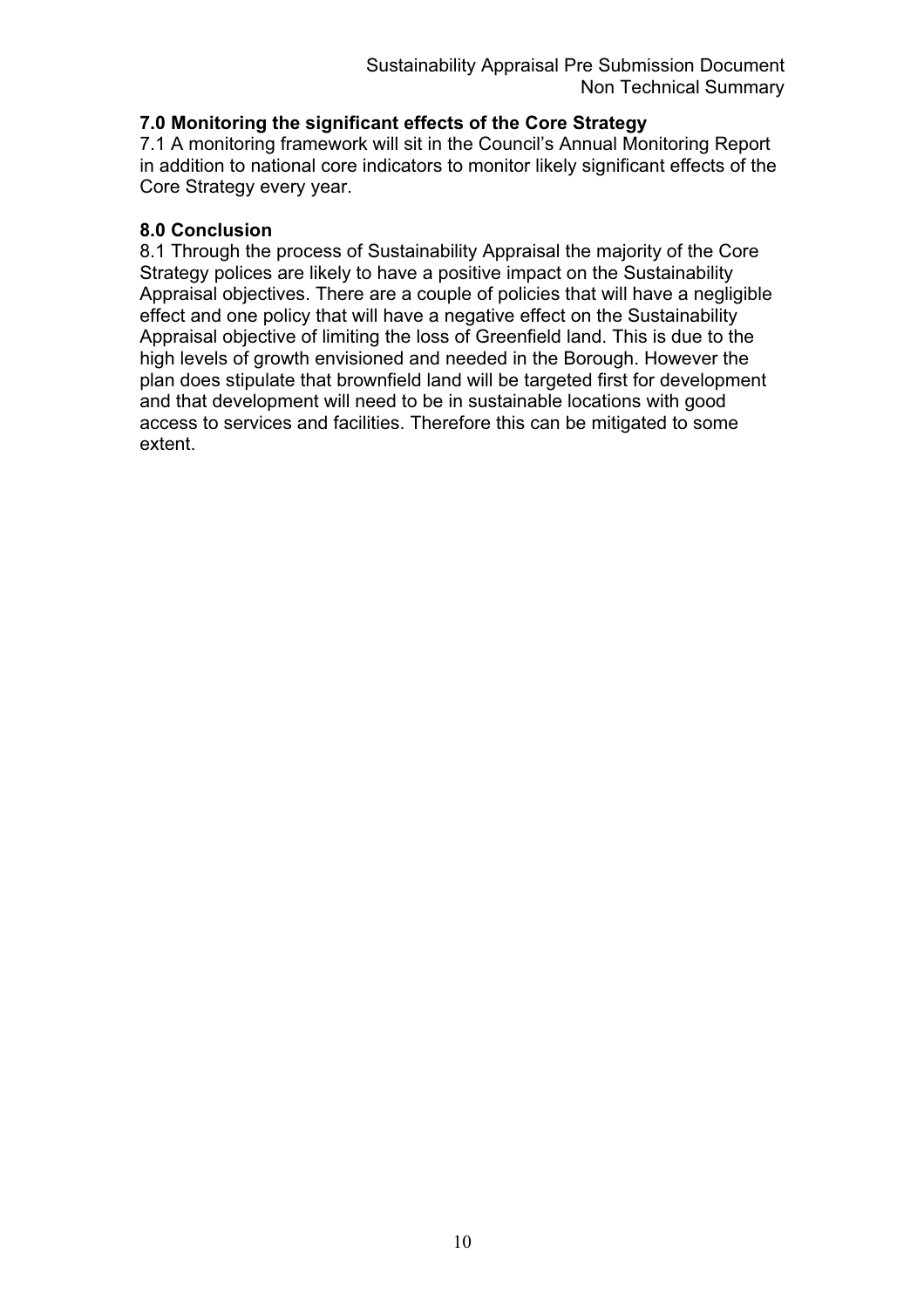# **Appendix 1**

**Core Strategy Policies**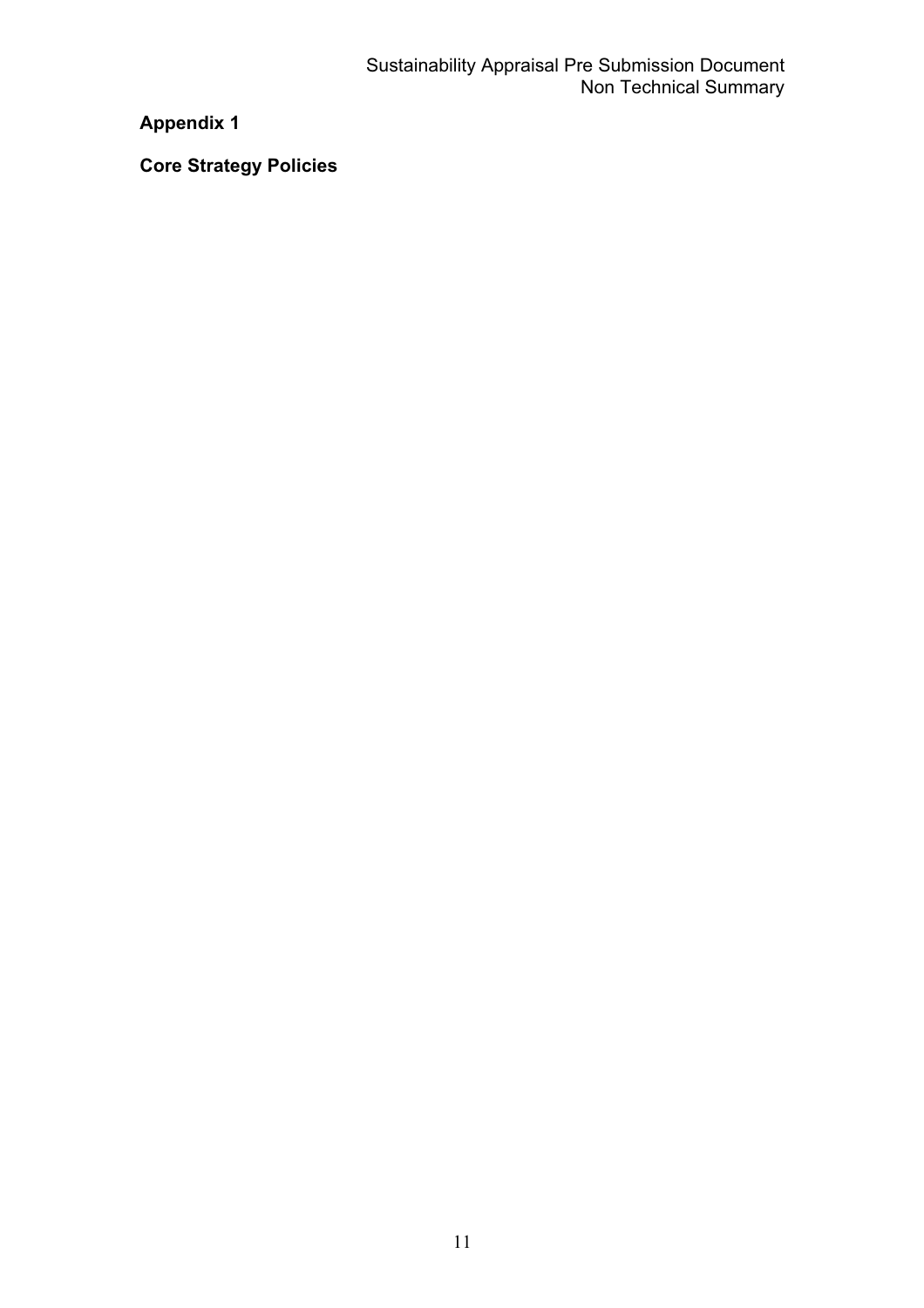### **9.0 Sustainability Appraisal of submission Core Strategy policies**

There are 14 policies in the Regulation 25 Document of the Core Strategy, as submitted to the Secretary of State.

These are listed below:

CS01 Spatial Strategy CS02 Settlement Hierarchy CS03 Strategic Development within King's Lynn CS04 Strategic Development within Downham Market CS05 Strategic Development within Hunstanton CS06 Development in Rural Areas CSO7 Development in Coastal Areas CS08 Sustainable Development CS09 Housing Distribution CS10 Economy CS11 Transport CS12 Environmental Assets CS13 Community and Culture CS14 Infrastructure

The Sustainability Appraisal framework was used to assess the significant social, environmental and economic effects of each preferred option policy. The main findings are summarised in the table below. The final row summarises the cumulative effects of all the policies combined. This gives a likely indication of the impact of the Core Strategy as a whole on each of the Sustainability Appraisal objectives.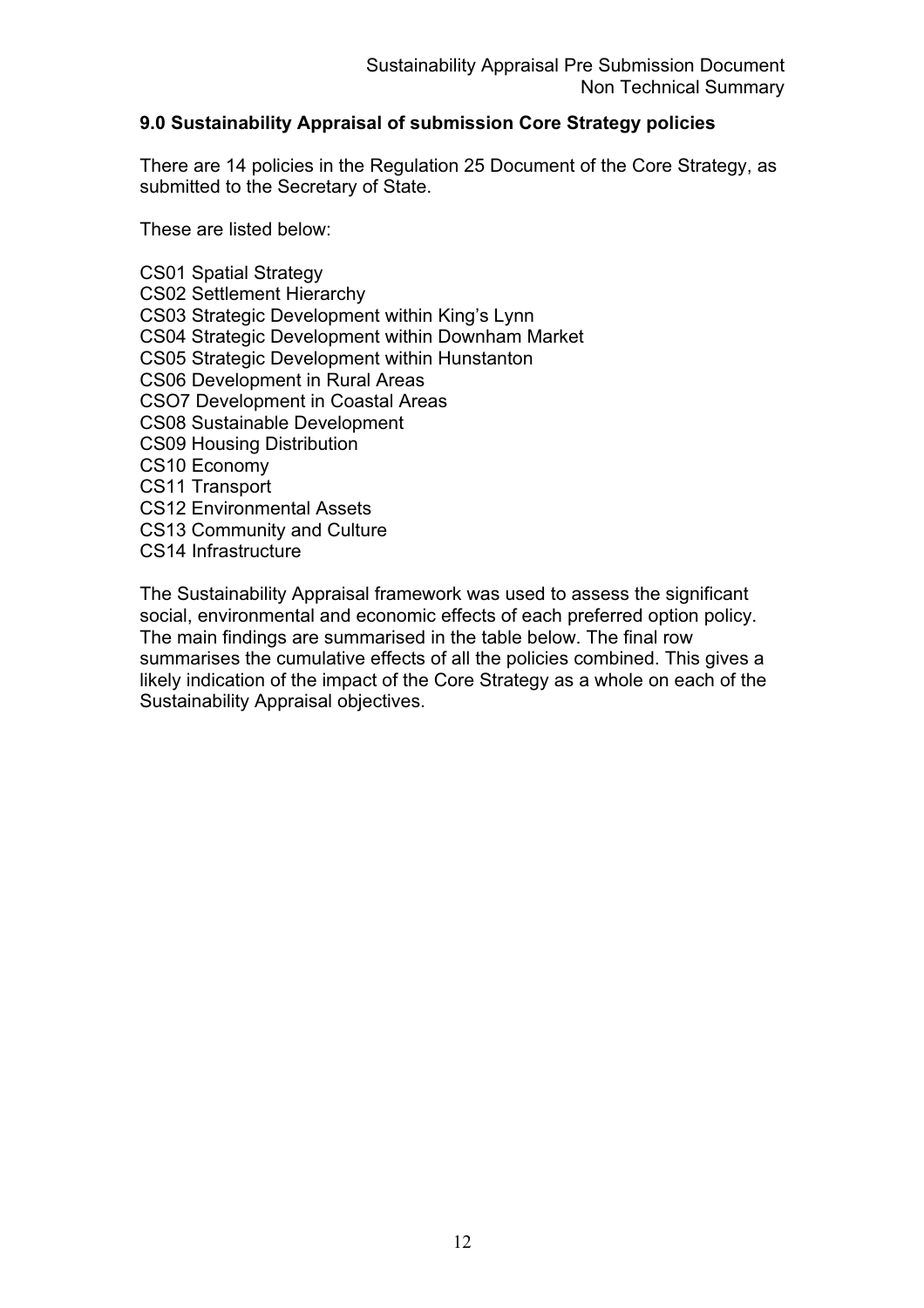# **10.0 Appendix 2**

**Table: The impact of submission Core Strategy policies on the Sustainability Appraisal objectives.**